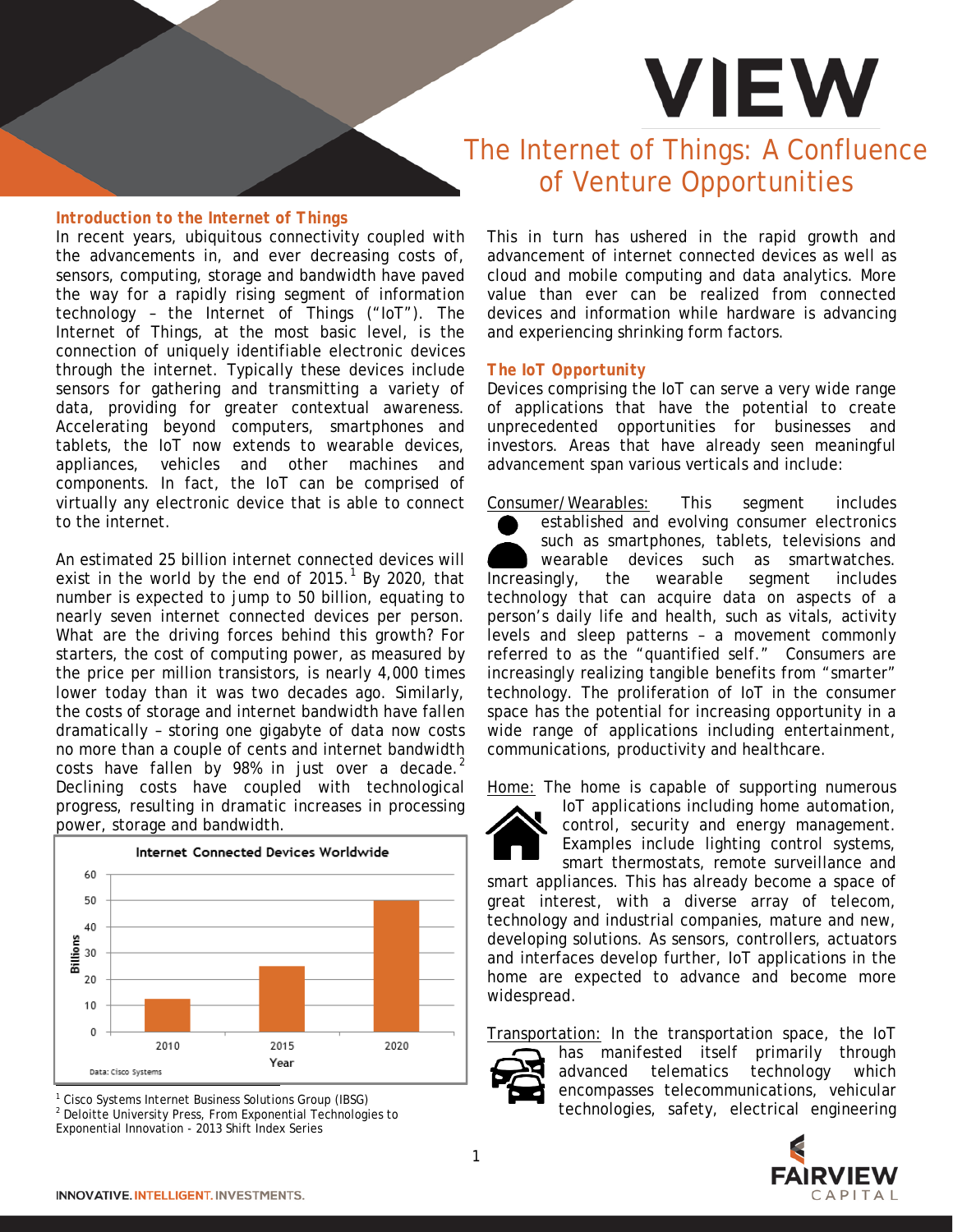(including sensors) and computer science. The applications of telematics technology can include: vehicle tracking, fleet management, navigation, wireless safety communication, emergency warning systems, car sharing, insurance and other intelligent vehicle technology. Long-term, the confluence of IoT technologies in the transportation space may lead to advances such as self-driving vehicles. More broadly, intelligent vehicles and transportation networks can become safer and more efficient in the public and private transportation of goods and people.

Enterprise/Industrial: Enterprise applications of the IoT

aid in the optimization of business operations through solutions that include enhanced customer support and services (in part through predictive maintenance), data management and analysis, supply chain management and logistics, and technology infrastructure management. For example, on the industrial front, components of machines, such as a jet engine of an airplane or the drill of an oil rig, can include sensors capable of transmitting valuable real-time data. At present only approximately 37% of IoT consumers are industrial – that number is expected to exceed 50% by 2017 as the bottom-line benefits of IoT solutions become more apparent and simpler to implement.<sup>[3](#page-1-0)</sup>

Most IoT applications share commonalities which also represent areas of opportunity. For example, critical components for IoT devices across the spectrum may depend on shared technological advancements. The IoT also cannot function without sound infrastructure capable of proving support for a wide range IoT applications. Examples of broad opportunities afforded by the IoT include:

Hardware: Hardware used throughout the IoT (sensors,

transmitters, processors, etc.) will need to  $111111$ continue to advance. Form factors will continue to shrink and become more  $\overline{111111}$ efficient – from both a power consumption standpoint as well as in terms of intelligence and code efficiency. Hardware developments will likely spur new applications of IoT technology and also make existing applications more functional. Areas fostering innovation include open source hardware and new hardware platforms.

Networks: The proliferation of the IoT results in a tremendous dependency on connectivity, wireless and wired networks, and data centers. Networks must become broader, more agile and dependable to allow for ubiquitous, reliable connections for billions of critical devices. Interoperability will also be important to allow hardware, software and cloud services to work better in combination and across platforms. For example, smart home devices currently include product suites from numerous companies which often do not work together, leading to a very fragmented market and end user experience. Opportunities exist for novel concepts and solutions to be applied to address network related challenges associated with the IoT.

Security: Security is critical as IoT devices become increasingly intelligent and permeate everyday life. Billions of devices must be protected from intrusion and interference that could compromise personal privacy and threaten public safety. Security must be implemented at both the device and network level. Intelligence that enables IoT devices must also be able to recognize and counteract threats. It is likely that security solutions will require an evolution and adaptation of measures that have proven successful in IT networks which will probably require innovation from both new entrants and incumbents.

Data: The rapidly increasing number of devices that comprise the IoT are expected to generate an unprecedented volume of data. The amount of data generated, replicated or consumed worldwide every year is anticipated to roughly double every two years between now and 2020, reaching 44 zettabytes (equivalent to 44 trillion gigabytes) that year, up from approximately 8 zettabytes today.<sup>[4](#page-1-0)</sup> The IoT will be a significant contributor to this growth. A tremendous amount of data from an extraordinary number of input sources will have to be stored and then analyzed, presented and projected in a fast, near-real-time, and meaningful manner. Companies will have to develop new and more efficient ways to process data. Translating data into knowledge will be one of the major keys to harnessing the power of the IoT.



<sup>4</sup> IDC - 2014 Digital Universe Study



 $\overline{\phantom{a}}$ 

<span id="page-1-0"></span><sup>3</sup> Cisco Systems, Internet of Things World Forum - 2014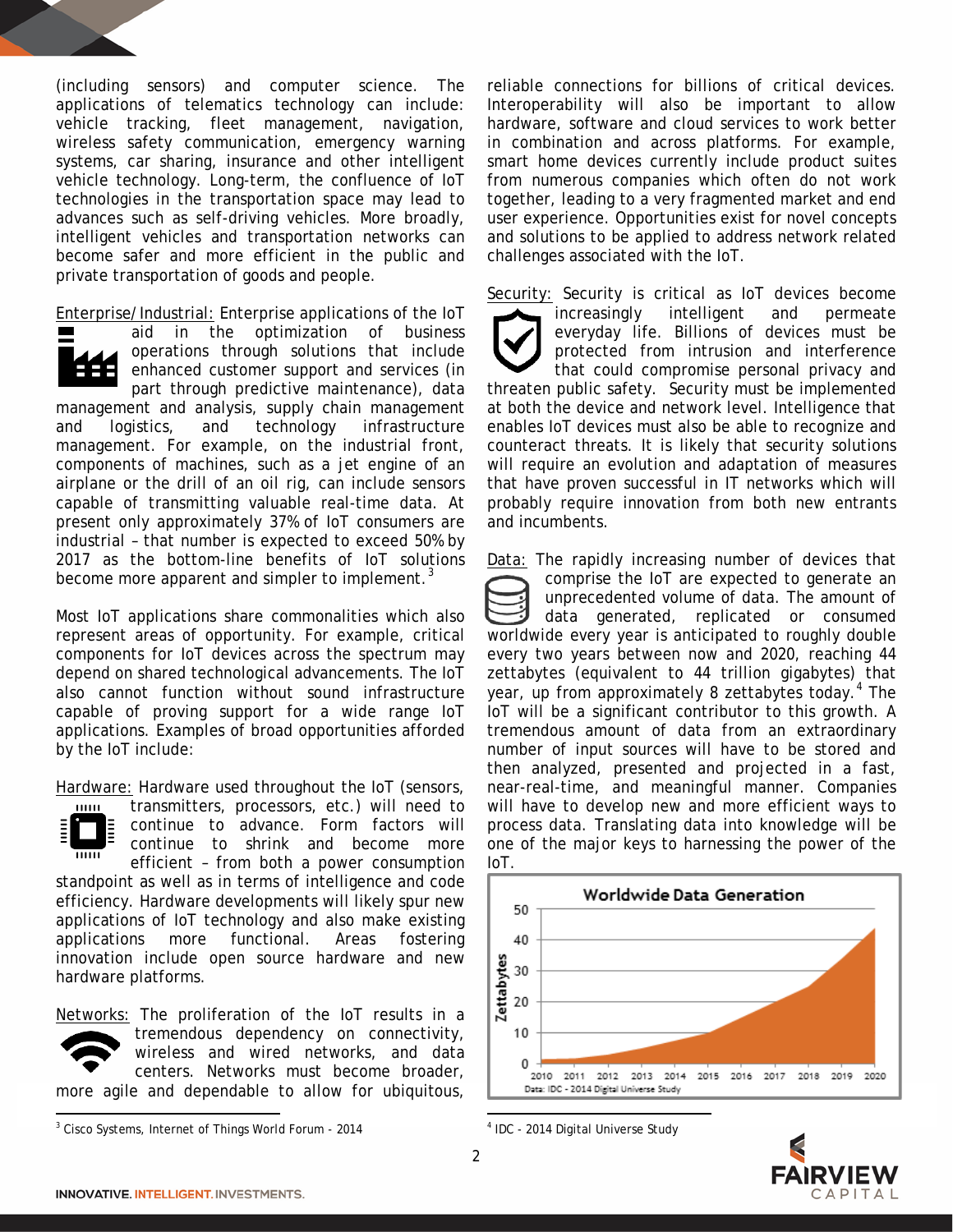The IoT allows for unprecedented opportunities and connections to take place, many of which we may not even fully understand the impact of today. By 2022, the IoT is expected to have generated \$14.4 trillion in economic value as it quickly evolves from providing basic convenience to innovative opportunities. Those opportunities will certainly include the involvement of large players with an invested interest in the IoT such as Cisco, Samsung, Google, Intel, Apple, IBM, and GE, but will also unquestionably require innovation and disruption from new companies, which will in turn represent opportunity for venture capitalists.

#### **Internet of Things – Areas of Opportunity Startup/Company Examples**



Fairview Capital Re

#### **Venture Capital and the IoT**

Venture capitalists have been quick to identify the opportunity that lies in the IoT and have begun to ramp up investment in recent years. In 2014, venture capitalists invested \$1.6 billion into IoT-related companies.<sup>[5](#page-2-0)</sup> This is significantly higher than the just over \$1 billion invested in 2013 and just under \$700 million invested in 2012<sup>[6](#page-2-1)</sup>

Given the relative nascence of most companies developing IoT-specific solutions, it is no surprise that the significant majority of IoT venture investments – roughly two-thirds – are occurring at the seed or series A stage (compared to approximately half of overall venture investments).<sup>[7](#page-2-2)</sup> Active venture capital investors in the IoT include traditional venture capital firms as well as corporate venture capital.

l



The level of corporate venture capital activity in the IoT space is higher than in other areas – strategic corporate venture capital investors account for approximately 32% of IoT investment, compared to between 12% and 20% of overall venture investment per year historically.<sup>[8](#page-2-0)</sup> Often, corporations invest for strategic reasons, and in many cases end up as acquirers of venture-backed IoT companies. Another unique aspect to IoT investment and startups, particularly in the consumer space, is that many initially use crowdfunding platforms such as Kickstarter or Indiegogo to raise capital. This often serves as a way for venture firms to validate consumer demand prior to committing to an early stage investment.

Identifying and investing in high-potential IoT-related companies is a natural evolution for most venture capital firms engaged in information technology investing. These firms typically possess the necessary technical knowledge through backgrounds in areas such as engineering and computer science. Additionally, expertise and the ability to add value in areas such as sales and operations also translate well to the IoT space. As with any category of venture capital investing, to be successful in the IoT space, firms must possess respected reputations, relevant networks, strong sourcing abilities, and the ability to add value to an investment.

To date, IoT venture investment has come predominantly from firms that have incorporated IoT investing into their broader information technology investment practices as a new or iterative strategy or theme. In some cases, IoT investments fall under existing themes such as cloud computing, technologyenabled services, big data, energy efficiency or consumer technology. Dedicated IoT investment funds are just now beginning to emerge. For example, in

l <sup>8</sup> Silicon Valley Bank Internet of Things Market Overview and Intelligence Report 2013 and NVCA-PwC Corporate Venture Capital Activity Data 2002-2011.



<span id="page-2-0"></span><sup>5</sup> Cisco Systems, Internet of Things World Forum - 2014

<span id="page-2-1"></span><sup>6</sup> CB Insights

<span id="page-2-2"></span> $<sup>7</sup>$  CB Insights and PWC Money Tree as of September 30, 2014</sup>